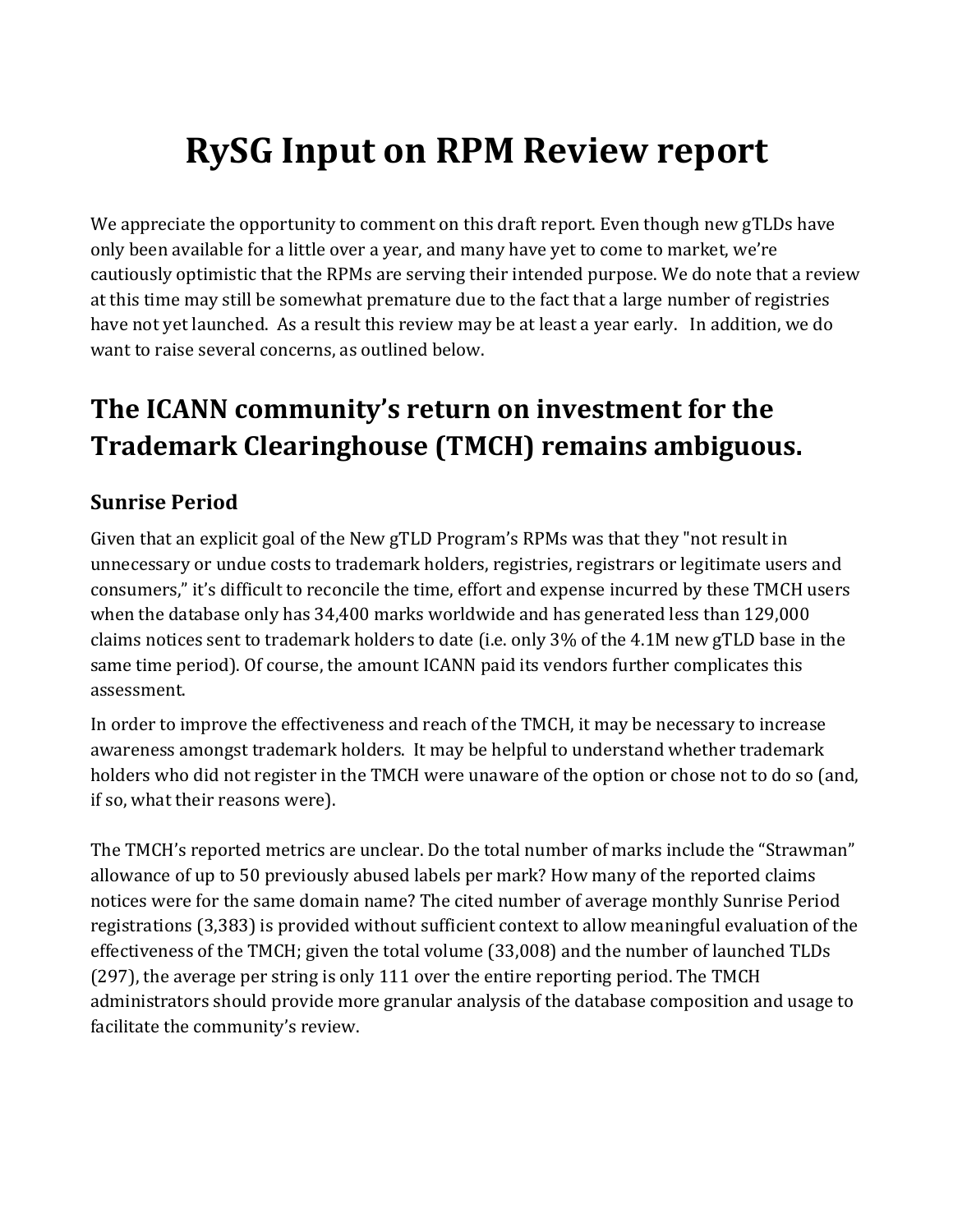### **Claims Period**

The Draft Report notes that 25.2M claims notices have been sent to potential registrants and 96,471 transactions recorded (JAN14-DEC14), but doesn't provide data to help determine if the TMCH has had a chilling effect on registration activity. More detail on the claims might help, i.e. how many repeat notices were generated for the same domain name, were claims on the same name filed by multiple registrars, what percent of claims were for actual marks vs. "Strawman" allowances, etc.

Without more detail on any proposed TMCH "enhancements" (see Section 5.1), there's a real risk that sharing registrant and query data could lead to privacy violations and security breaches. This should be more fully understood before any changes are made to the current access and response framework.

## **Registry Specific RPMs**

The Draft Report fails to take into account that some registry operators introduced their own registry-specific RPMs in addition, for example the Domains Protected Marks Lists (DPML) of Donuts and Rightside. These registry-specific solutions inevitably have an impact on the utilisation of the ICANN-mandated RPMs. In reviewing the effectiveness of the new gTLD RPMs ICANN must therefore take a holistic approach and include registry-specific solutions in any assessment.

## **A Review of RPMs Should Also Consider Costs**

Although the review poses a number of questions about the effectiveness of the RPMs, in order to fully understand the value of these mechanisms it is critical to also consider the costs. Below we suggest a number of additional questions that should be considered in the review:

- While the report includes the range of costs for trademark holders to register their marks and the benefit they received, there is no rationale for these costs or discussion about total cost for the program.
- What were the costs to Deloitte to conduct verification?
- What were the costs to IBM to provide DB admin and support?
- What regions of the world were problematic?
- Did validation costs vary by region?
- Section 3.6 of the report on communications should address the effectiveness of the outreach such as percentage of penetration to mark holders by region.
- Why were so few marks registered compared to the millions of worldwide trademarks?
- Do those who registered believe they received appropriate value?
- For mark holders who did not register, why not? Lack of awareness, expense, lack of perceived value?
- The costs for registries and registrars: TMCH fees, development costs, etc.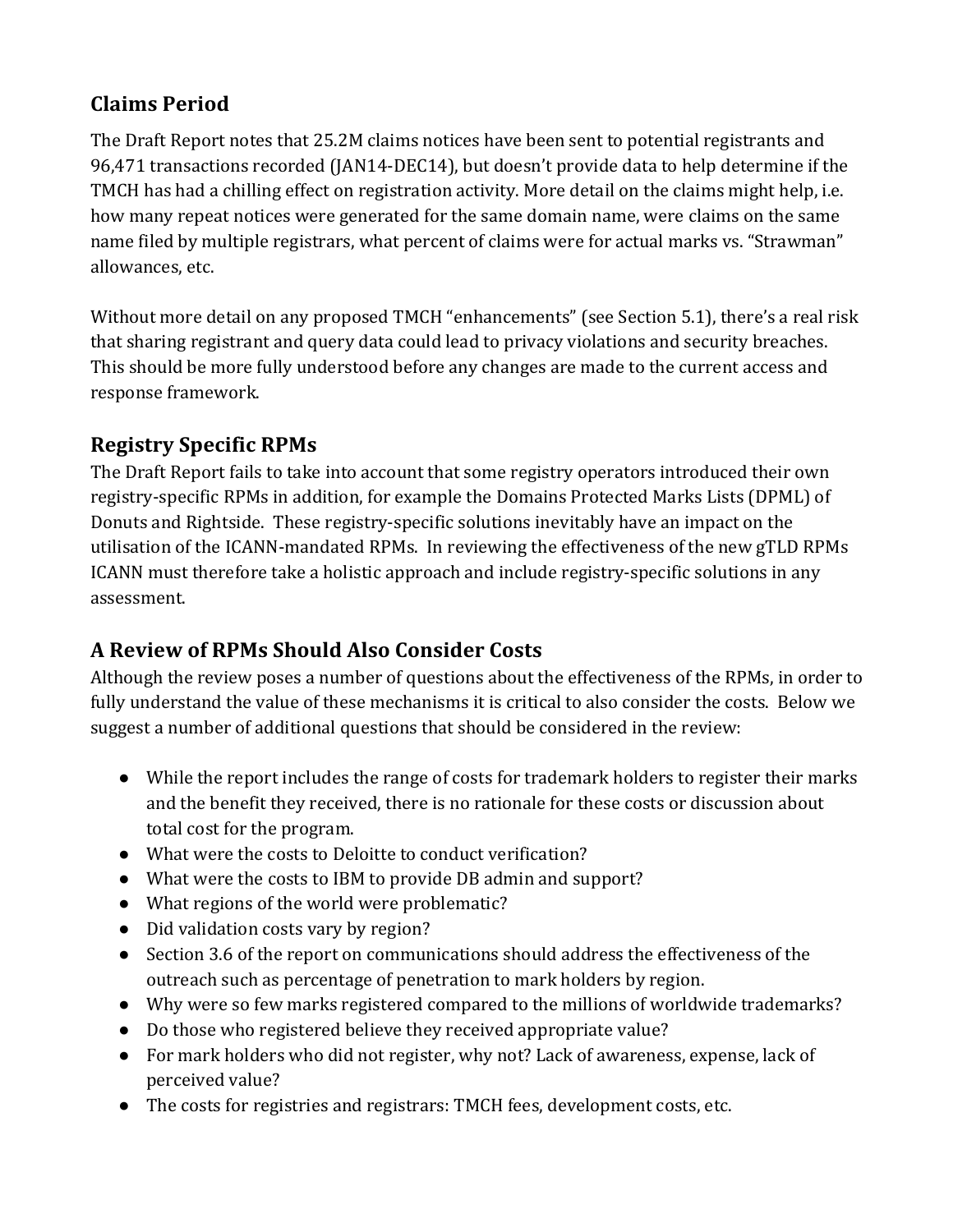- The costs for ICANN, including contracting costs and the cost to the community in time and effort.
- New TLDs launch success and trademark issues, comparing those such as .biz, .info and .mobi who launched with their own plans vs the new gTLDs

In addition to these general comments, the RySG provides answers to specific questions where registry operators could provide pertinent information:

#### **Trademark Clearinghouse**

| <b>ICANN Question</b>                                                                                                          | <b>Registry Input</b>                                                                                                                                                                                                                                                                                                                                                                                                                                                                                                                                                                                                                                                                   |
|--------------------------------------------------------------------------------------------------------------------------------|-----------------------------------------------------------------------------------------------------------------------------------------------------------------------------------------------------------------------------------------------------------------------------------------------------------------------------------------------------------------------------------------------------------------------------------------------------------------------------------------------------------------------------------------------------------------------------------------------------------------------------------------------------------------------------------------|
| Did the Clearinghouse structure successfully<br>balance implementation of the services with<br>data misuse concerns?           | Although it does seem that the TMCH<br>avoided data misuse, the cost of<br>implementation for both trademark holders<br>and registries was fairly high.                                                                                                                                                                                                                                                                                                                                                                                                                                                                                                                                 |
| Were any issues identified relating to misuse<br>of Clearinghouse data?                                                        | We are not aware of any misuse of<br>Clearinghouse data.                                                                                                                                                                                                                                                                                                                                                                                                                                                                                                                                                                                                                                |
| Was the proof of use requirement successful<br>in restricting the Sunrise period to Sunrise-<br>eligible rights holders?       | In general, the proof of use requirement<br>seems to have prevented the use of the<br>TMCH by ineligible rights holders.                                                                                                                                                                                                                                                                                                                                                                                                                                                                                                                                                                |
| What factors could be considered to make<br>this process more effective?                                                       | Consideration should be given to introducing<br>service provider competition for validation<br>of TMs, which could be expected to lead to<br>cost reductions for users.                                                                                                                                                                                                                                                                                                                                                                                                                                                                                                                 |
| Could verification standards used by the<br>Clearinghouse be adjusted to better serve<br>rights holders in all global regions? | It's unknown due to the lack of awareness of<br>the Clearinghouse outside Europe and North<br>America. Some regions like Brazil or China<br>have very small number of marks in the<br>Clearinghouse and if those regions tried to<br>register more, they might have faced issues<br>with the manual verification procedures.<br>In specific cases, there should be<br>mechanisms for including local trademarks,<br>which may be relevant in Geographic TLDs,<br>but the cost of TMCH is quite high for small<br>local businesses with non-English speaking<br>customers. ICANN should consider<br>mechanisms (e.g., lower fees or translations)<br>to be more inclusive of these local |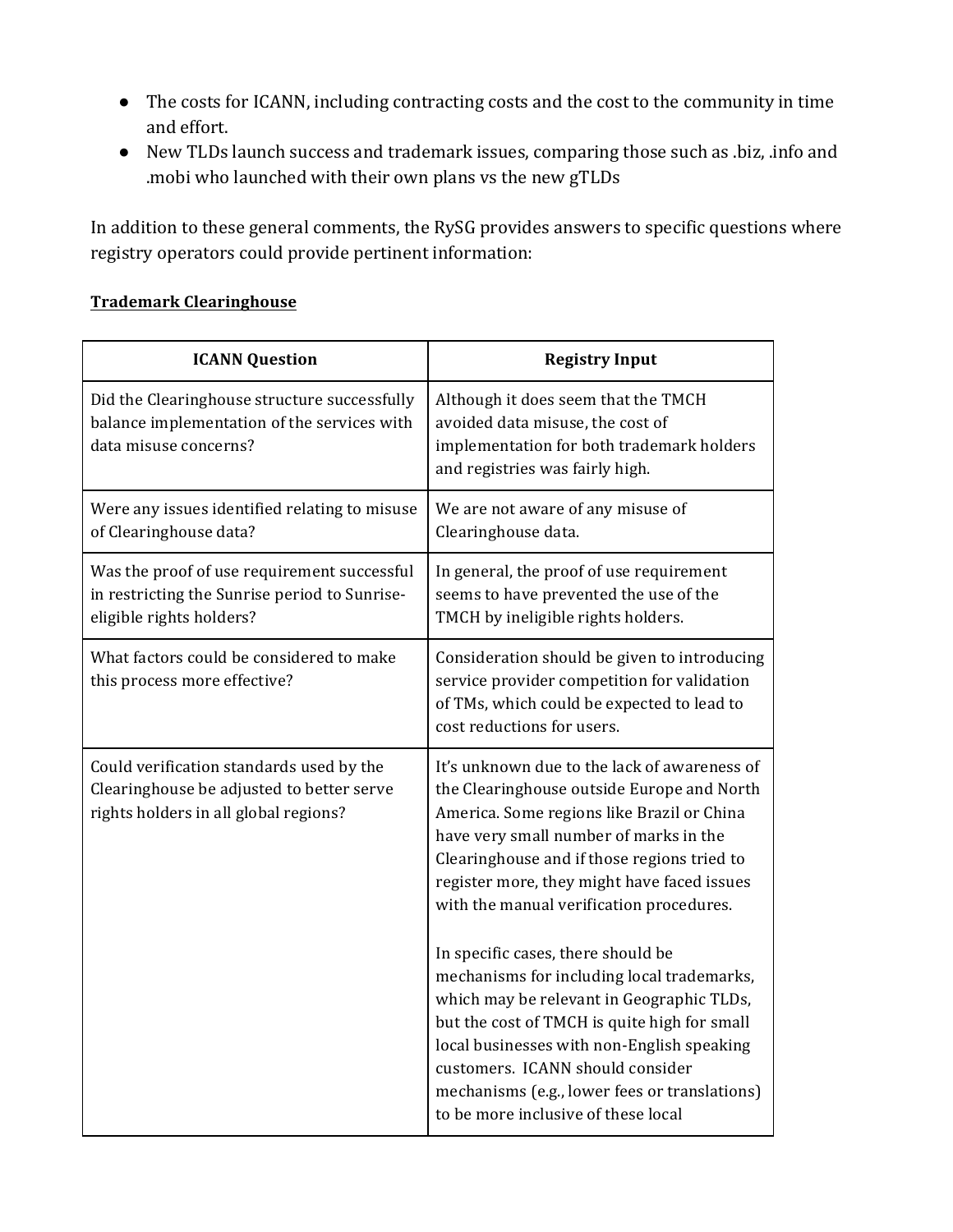|                                                                                                                                                                                                         | businesses--once again, allowing for<br>additional validation providers may be<br>helpful here. |
|---------------------------------------------------------------------------------------------------------------------------------------------------------------------------------------------------------|-------------------------------------------------------------------------------------------------|
| To the extent that gaming is occurring, could<br>this be prevented by modification to the<br>verification standards?                                                                                    | We are not aware of any gaming.                                                                 |
| Should ICANN reconsider the "identical<br>match" definition, specifically, expansion of<br>the matching rules to include plurals, "marks"<br>contained" or mark+keyword, and common<br>typos of a mark? | No. Abused terms already provided a<br>significant and sufficient expansion.                    |

#### **Sunrise Period**

| <b>ICANN Question</b>                                                                                                                                                                                                                                 | <b>Registry Input</b>                                                                                                                                                                                                                                                                                                                                                           |
|-------------------------------------------------------------------------------------------------------------------------------------------------------------------------------------------------------------------------------------------------------|---------------------------------------------------------------------------------------------------------------------------------------------------------------------------------------------------------------------------------------------------------------------------------------------------------------------------------------------------------------------------------|
| How effective is the Sunrise period for<br>protecting intellectual property rights?                                                                                                                                                                   | The Sunrise Period seems to have been<br>effective at protecting intellectual property<br>rights.                                                                                                                                                                                                                                                                               |
| Are the Start-Date Sunrise and End-Date<br>Sunrise alternatives useful?                                                                                                                                                                               | The distinction between the types of Sunrise<br>are somewhat complicated. Given the low<br>number of Sunrise registrations, some<br>registries believe that a shorter overall<br>duration of 30 days may be appropriate.                                                                                                                                                        |
| What were the challenges, if any, in terms of<br>registering a domain name during the<br>Sunrise period?                                                                                                                                              | The mass revocation of SMDs in December<br>2013 was problematic, especially for<br>registries that batch-processed allocations<br>and had to request re-submission of now-<br>revoked SMDs.<br>Name collision created complications of how<br>names on the collision list should be handled<br>during Sunrise and ultimately necessitated a<br>secondary Sunrise in some cases. |
| Did having a set of Sunrise minimum<br>requirements across TLDs provide for<br>increased efficiencies in registration<br>processes? Were there advantages and<br>disadvantages to the required Sunrise for<br>rights holders? For Registry Operators? | Having a consistent set of Sunrise<br>requirements was generally helpful, however<br>the process of establishing the technical<br>implementation should have been more<br>collaborative and taken better consideration<br>of the concerns of registry operators early on.                                                                                                       |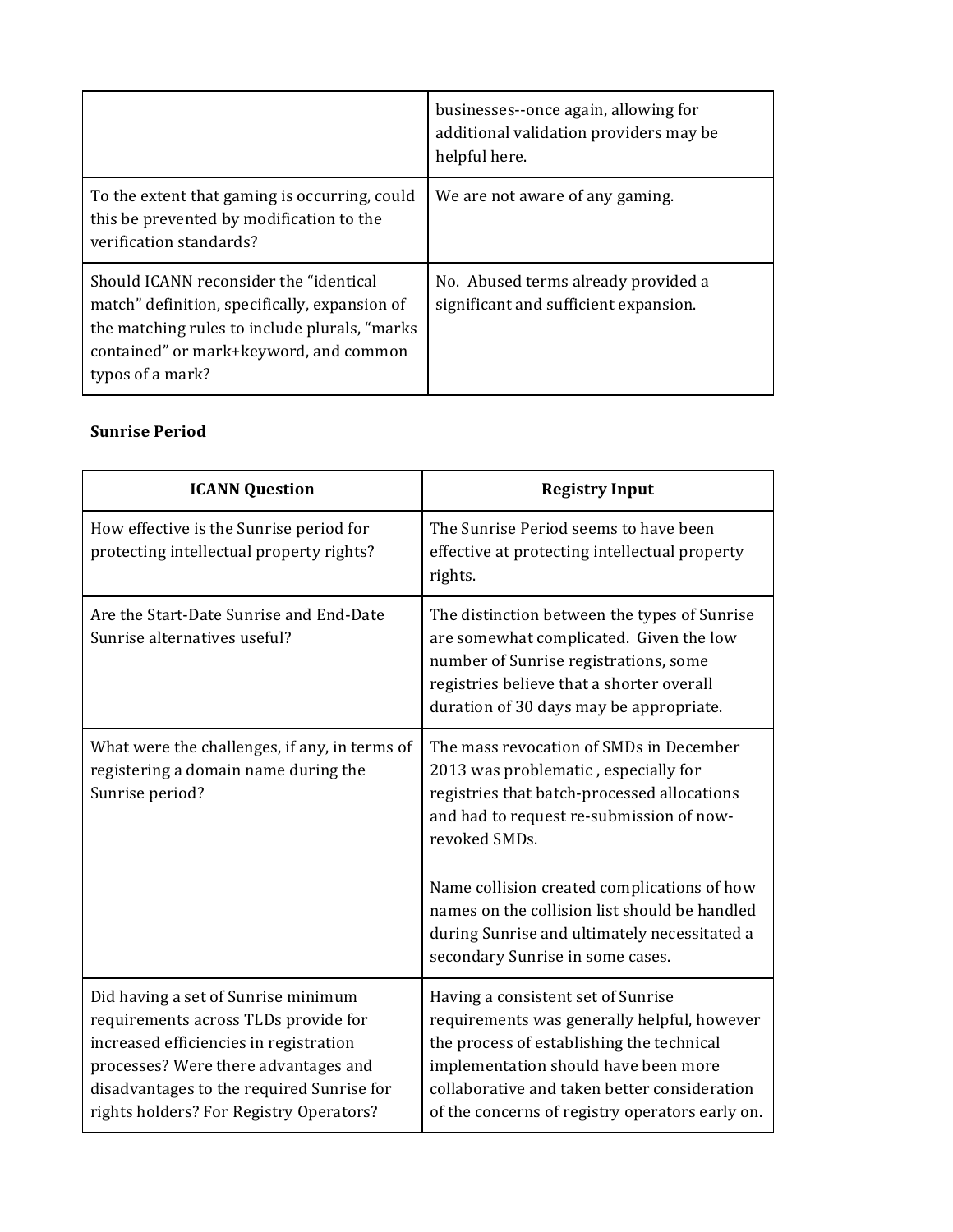| Did the use of SMD files help streamline the<br>process? Were there any technical issues<br>encountered, and if so, what were they?                                                                                                                                                         | SMDs were still sometimes subject to<br>corruption in transmission along the path of<br>registrant->registrar->registry operator;<br>thinking about ways to make them more<br>resilient would be helpful.<br>Also, there was a lack of tailor-made SMD files<br>for testing geography and class of good<br>restrictions and that made untested code into<br>production systems. An end-to-end OT&E for<br>both TMCH and TMDB (not only TMDB) was<br>requested by registries but was not<br>ultimately provided.                                                            |
|---------------------------------------------------------------------------------------------------------------------------------------------------------------------------------------------------------------------------------------------------------------------------------------------|----------------------------------------------------------------------------------------------------------------------------------------------------------------------------------------------------------------------------------------------------------------------------------------------------------------------------------------------------------------------------------------------------------------------------------------------------------------------------------------------------------------------------------------------------------------------------|
| Is there an appropriate balance of registry<br>discretion to reserve names from<br>registration and the inclusion of names in<br>the required RPMs? Should additional<br>considerations be applied around registry<br>allocation practices and their interaction<br>with the required RPMs? | We believe that the current contract's balance<br>of reserved names and RPM requirements is<br>generally appropriate. For certain strings in<br>the context of specific TLDs, it may be more<br>appropriate that names be held back from<br>initial registration or otherwise allocated<br>with more discretion than in a wide-open<br>launch period. In these cases, applying<br>Claims to the names to provide trademark<br>holders with protection and notification is a<br>reasonably balanced approach.                                                               |
| Were Limited Registration Periods a useful<br>part of registry launch processes?                                                                                                                                                                                                            | For some registries, particularly those with<br>eligibility requirements, LRPs were a useful<br>part of the launch process. For geographic<br>registries in particular, LRP is an essential<br>part of delivering domains to the local<br>government/municipal entity which issued<br>the relevant letter of non-objection.<br>However, because many registrars did not<br>elect to participate in registry Limited<br>Registrations Periods, the benefits to<br>registrants was not as impactful as it could<br>have otherwise been with more registrar<br>participation. |
| What were the challenges, if any, in terms of<br>registering domain names during Limited<br><b>Registration Periods?</b>                                                                                                                                                                    | Registrars elected not to participate because<br>it required additional work, therefore,<br>registrants did not obtain as much value as<br>they otherwise could have with more                                                                                                                                                                                                                                                                                                                                                                                             |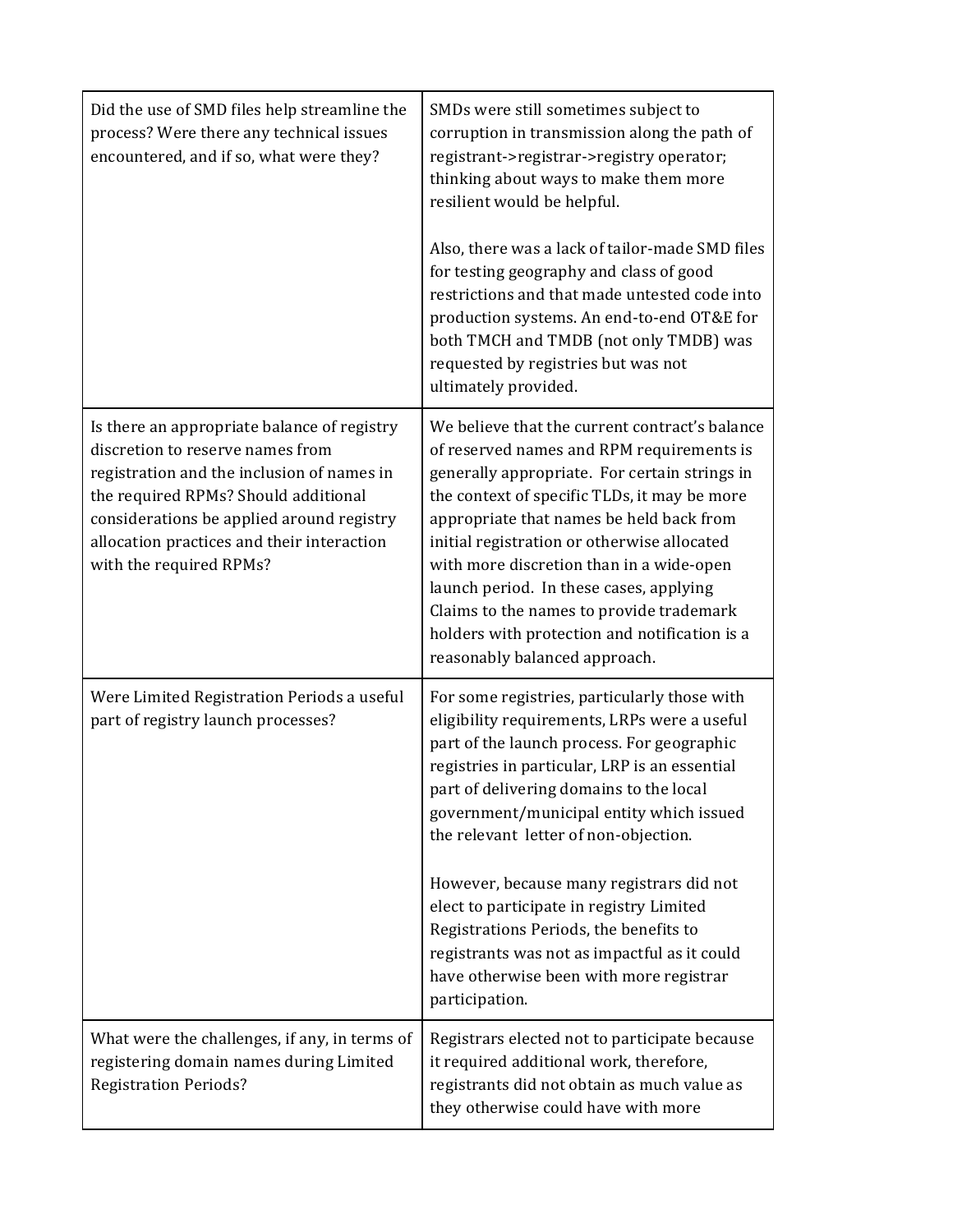|                                                                                                                                                                                                         | standardized registrar participation.                                                                                                                                                                                                                                                                                                                                                                                                                                                                                                                                                                                                                                                                                                                                             |
|---------------------------------------------------------------------------------------------------------------------------------------------------------------------------------------------------------|-----------------------------------------------------------------------------------------------------------------------------------------------------------------------------------------------------------------------------------------------------------------------------------------------------------------------------------------------------------------------------------------------------------------------------------------------------------------------------------------------------------------------------------------------------------------------------------------------------------------------------------------------------------------------------------------------------------------------------------------------------------------------------------|
| Was the QLP useful for registries in<br>launching and promoting their TLDs? What<br>were the challenges, if any, in terms of<br>operating a QLP? What factors, if any, would<br>make it more effective? | QLPs were useful for establishing usage and<br>awareness in TLDs, including by allowing<br>brands early access to some TLDs. In some<br>cases, the effectiveness of QLPs was limited<br>where generic terms relevant to the TLD<br>conflicted with names in the TMCH.                                                                                                                                                                                                                                                                                                                                                                                                                                                                                                             |
|                                                                                                                                                                                                         | In addition, QLPs proved inadequate for<br>Geographic TLDs in a number of ways:                                                                                                                                                                                                                                                                                                                                                                                                                                                                                                                                                                                                                                                                                                   |
|                                                                                                                                                                                                         | They were often not usable for local<br>1)<br>trademark holders (also addressed in<br>above comments on Sunrise).<br>2) The QLP represented the only option<br>for Geo TLDs to provide city<br>authorities with domains<br>representing geographic or agency<br>names, but the limitation of 100<br>domains per TLD combined with the<br>exclusion of names in the TMCH<br>significantly restricted this option.<br>For cities with hundreds of street,<br>neighborhood and agency names, 100<br>names was not nearly enough. On the<br>other hand, if ICANN had better<br>mechanisms for registries to provide<br>launch programs consistent with their<br>purposes and original applications,<br>the limit of 100 names would likely be<br>sufficient for promotional purposes. |
|                                                                                                                                                                                                         | More generally, the QLP process was<br>insufficient to take into account the well-<br>defined start up plans included in registries'<br>applications. While, as noted above, the QLP<br>provided a reasonable basis for promoting a<br>TLD and creating awareness, ICANN should<br>have provided greater deference to these<br>plans, especially where they provided a<br>reasonable balance of TLD-specific allocation<br>of names versus generic trademark<br>protection. In particular, ICANN should have                                                                                                                                                                                                                                                                      |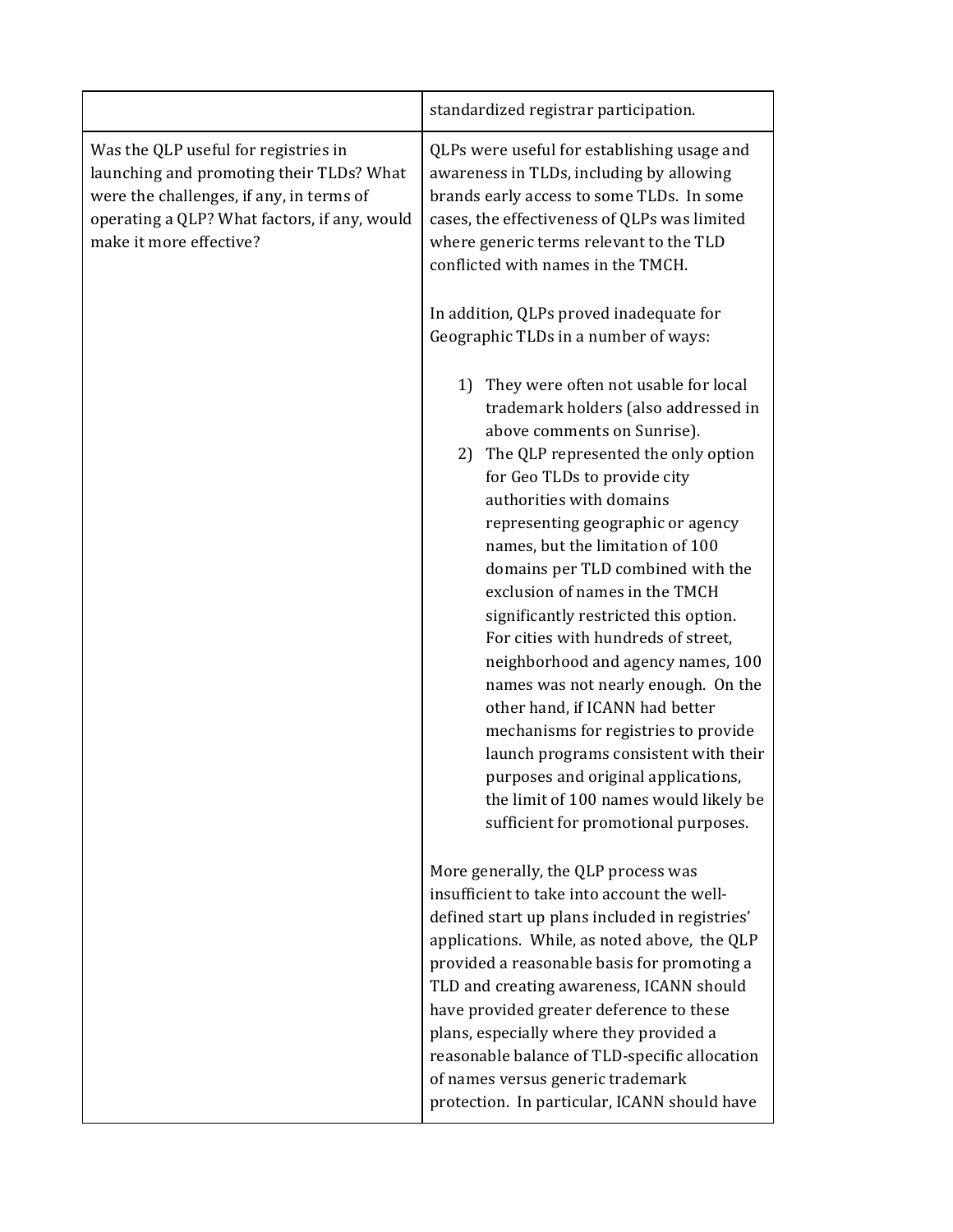|                                                                                                                                                                                                    | had a more straightforward process for<br>Approved Launch Programs pursuant to 4.2<br>and 4.3 of the RPM Requirements.                                                                                                                                                                                                                                                                                                                                                                                                                                                                                                                                                                  |
|----------------------------------------------------------------------------------------------------------------------------------------------------------------------------------------------------|-----------------------------------------------------------------------------------------------------------------------------------------------------------------------------------------------------------------------------------------------------------------------------------------------------------------------------------------------------------------------------------------------------------------------------------------------------------------------------------------------------------------------------------------------------------------------------------------------------------------------------------------------------------------------------------------|
| Did the QLP succeed in maintaining<br>safeguards against intellectual property<br>infringement? Were any intellectual<br>property infringement issues noted with                                   | The RySG is not aware of any intellectual<br>property infringement issues with regard to<br>names issued as part of a QLP.                                                                                                                                                                                                                                                                                                                                                                                                                                                                                                                                                              |
| regard to names issued as part of a QLP?                                                                                                                                                           | However, the overall problem with rights<br>protection both in the QLP and other phases<br>is that the entire process exclusively<br>recognizes trademark rights (in the TMCH),<br>often in favor of rights and meaning much<br>more tightly coupled to the particular TLD.<br>Combined with the fact that ICANN failed to<br>put in place any meaningful program under<br>the Approved Launch Programs which<br>intended not just to promote the TLD but also<br>to protect other clearly defined prior rights,<br>like the public interest in names of<br>geographic names, and public<br>administrations, in many cases this lead to a<br>much greater chance of consumer confusion. |
| Are there similar programs that could be<br>built into TLD Startup processes that would<br>support registry startup while maintaining<br>safeguards against intellectual property<br>infringement? | The QLP could be expanded upon by allowing<br>for registrations that match strings in the<br>TMCH in situations where the use of the<br>domain would not infringe on the relevant<br>trademark.                                                                                                                                                                                                                                                                                                                                                                                                                                                                                         |
|                                                                                                                                                                                                    | In addition, there should be consideration<br>given to registries that seek broader or more<br>complex launch programs based on the<br>specific objectives for their TLDs: for<br>example, by allow grandfathering in of<br>matching registrations in other TLDs,<br>including municipal agencies or<br>neighborhood names in geographic TLDs, or<br>even terms that may be generic in the context<br>of the TLD despite being in the TMCH.                                                                                                                                                                                                                                             |
| How useful was the SDRP in resolving<br>disputes?                                                                                                                                                  | The SDRP has not been useful in that, to the<br>best of our knowledge, it has not ever been<br>invoked. The requirements around the use of<br>SMDs and the TMCH minimized the risk of                                                                                                                                                                                                                                                                                                                                                                                                                                                                                                   |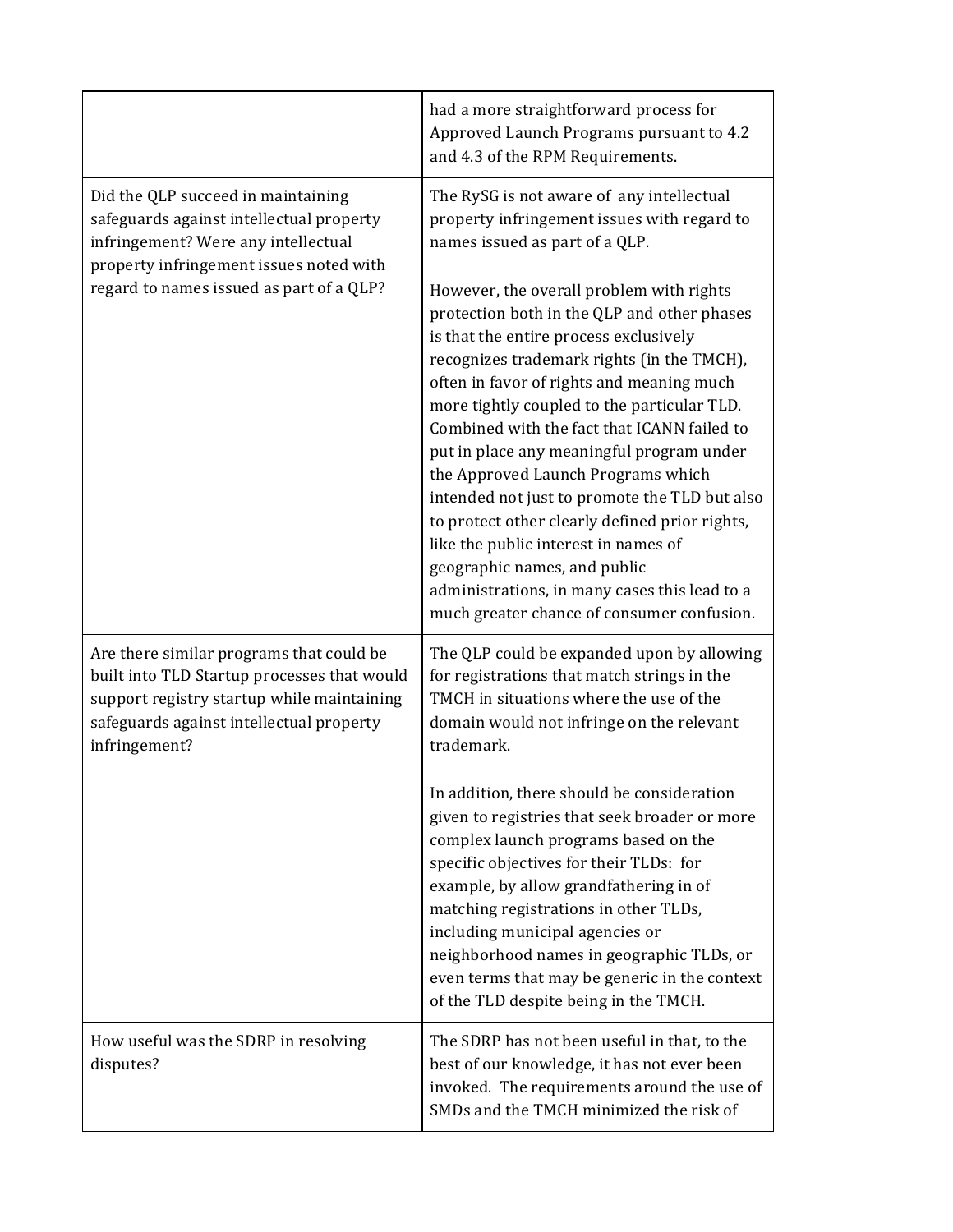| disputes and we believe that the requirement<br>of an SDRP is unnecessarily burdensome to |
|-------------------------------------------------------------------------------------------|
| registry operators.                                                                       |

#### **Trademark Claims Service**

| <b>ICANN Question</b>                                                                                                                                                                       | <b>Registry Input</b>                                                                                                                                                                                                                                                                                                                                                                                                                                                                                                                                                                                                                                                                                                                                                |
|---------------------------------------------------------------------------------------------------------------------------------------------------------------------------------------------|----------------------------------------------------------------------------------------------------------------------------------------------------------------------------------------------------------------------------------------------------------------------------------------------------------------------------------------------------------------------------------------------------------------------------------------------------------------------------------------------------------------------------------------------------------------------------------------------------------------------------------------------------------------------------------------------------------------------------------------------------------------------|
| Is the Claims notice an effective form of<br>communication?                                                                                                                                 | We do not believe that there is sufficient data<br>yet to answer this question. The high ratio of<br>Claims notices to registrations could be an<br>indication that legitimate registrants with no<br>intent to infringe are being confused or<br>intimidated by the notices, or that the notices<br>are discouraging abuse, or that the notices<br>reflect some automated process more<br>interested in harvesting data than producing<br>registrations. The most useful data would<br>come from Registrars providing information<br>on how many notices were sent as well as<br>how many registrations were completed after<br>notice. Further studies on user behavior in<br>response to notices and harvesting patterns<br>are required to answer this question. |
| Were any technical issues identified<br>relating to the Claims service?                                                                                                                     | Implementation of the Claims service is<br>relatively burdensome on registrars, so some<br>registrars chose to wait until after Claims<br>periods to integrate with new TLDs.<br>A number of registrars were not familiar with<br>their obligation to provide Claims services<br>during Limited Registration Periods.                                                                                                                                                                                                                                                                                                                                                                                                                                                |
| How helpful is it to have the Trademark<br>Notice in English and in the language of the<br>registrant's registration agreement? Should<br>additional language considerations be<br>applied? | The current method of providing notice in<br>English and the registration agreement seems<br>adequate.                                                                                                                                                                                                                                                                                                                                                                                                                                                                                                                                                                                                                                                               |
| How useful are extended Claims services?                                                                                                                                                    | Donuts has made available an extended<br>claims service (for registrars to provide notice<br>to registrants) with zero uptake by registrars.<br>The extended claims service provided by the                                                                                                                                                                                                                                                                                                                                                                                                                                                                                                                                                                          |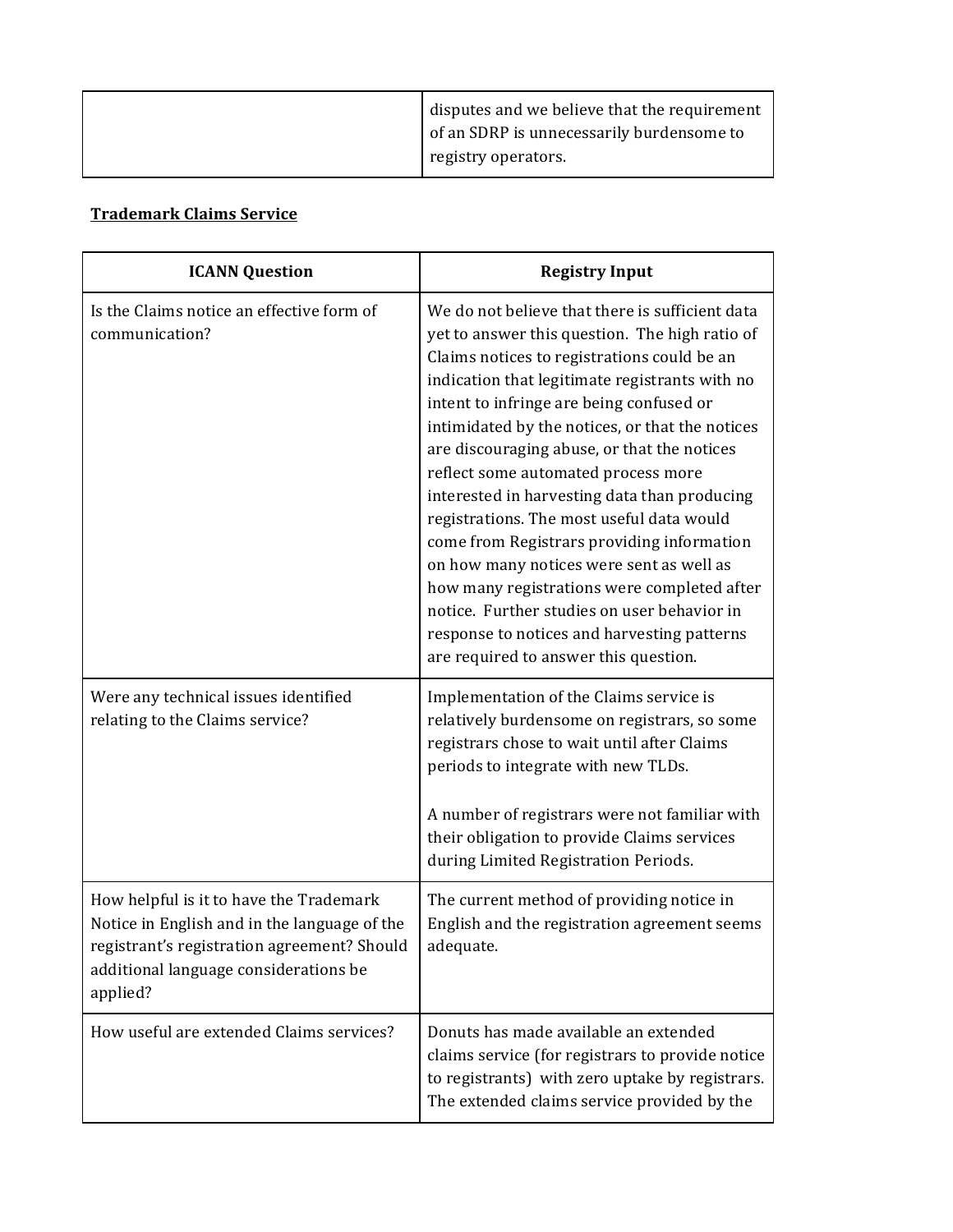| TMCH (notification of registration to mark |
|--------------------------------------------|
| holders) seems to benefit the mark holders |
| and is the more useful portion.            |

#### **Uniform Rapid Suspension (URS)**

| <b>ICANN Question</b>                                                                                                     | <b>Registry Input</b>                                                                                                                                                                                                                                                                                                                                                                                                                                                                                                                                                                              |
|---------------------------------------------------------------------------------------------------------------------------|----------------------------------------------------------------------------------------------------------------------------------------------------------------------------------------------------------------------------------------------------------------------------------------------------------------------------------------------------------------------------------------------------------------------------------------------------------------------------------------------------------------------------------------------------------------------------------------------------|
| How effective is this service in providing a<br>quick and low-cost process for addressing<br>infringement?                | The URS has generally been effective in<br>providing a quick and low-cost process for<br>addressing infringement, although there are<br>some ongoing implementation issues.                                                                                                                                                                                                                                                                                                                                                                                                                        |
| What were the challenges, if any, in terms of<br>using the URS?                                                           | Burdensome implementation of an out-of-<br>band process that only partially allows<br>automation.<br>URS providers are not consistently following<br>the requirements.                                                                                                                                                                                                                                                                                                                                                                                                                             |
| Are translation and language elements of the<br>notification processes effective?                                         | Notification to Registrars come in English<br>and in relevant local language, while<br>Registry receives only English language<br>version (even though the URS provider<br>already has the translation). It may be<br>helpful to provide the translation to the<br>registry provider as well.                                                                                                                                                                                                                                                                                                      |
| How could communication processes be<br>improved among URS providers, registry<br>operators, registrars, and registrants? | We repeat previous guidance suggesting EPP<br>transformations instead of unreliable e-mail<br>messages.                                                                                                                                                                                                                                                                                                                                                                                                                                                                                            |
| What factors could be addressed to make the<br>URS more effective?                                                        | It may be beneficial to consider adding a<br>transfer option in the case of a successful<br>URS, although allowing a change of<br>registrant would require further policy<br>development. The current URS policy makes<br>renewals difficult. ICANN should clarify that<br>either the original registrar (or a registrar of<br>the complainant's choosing that the name<br>can be transferred to) collects payment<br>from the complainant when they request a<br>renewal, and send the renewal order to the<br>registry. The registry cannot accept a<br>request or payment for a renewal without |